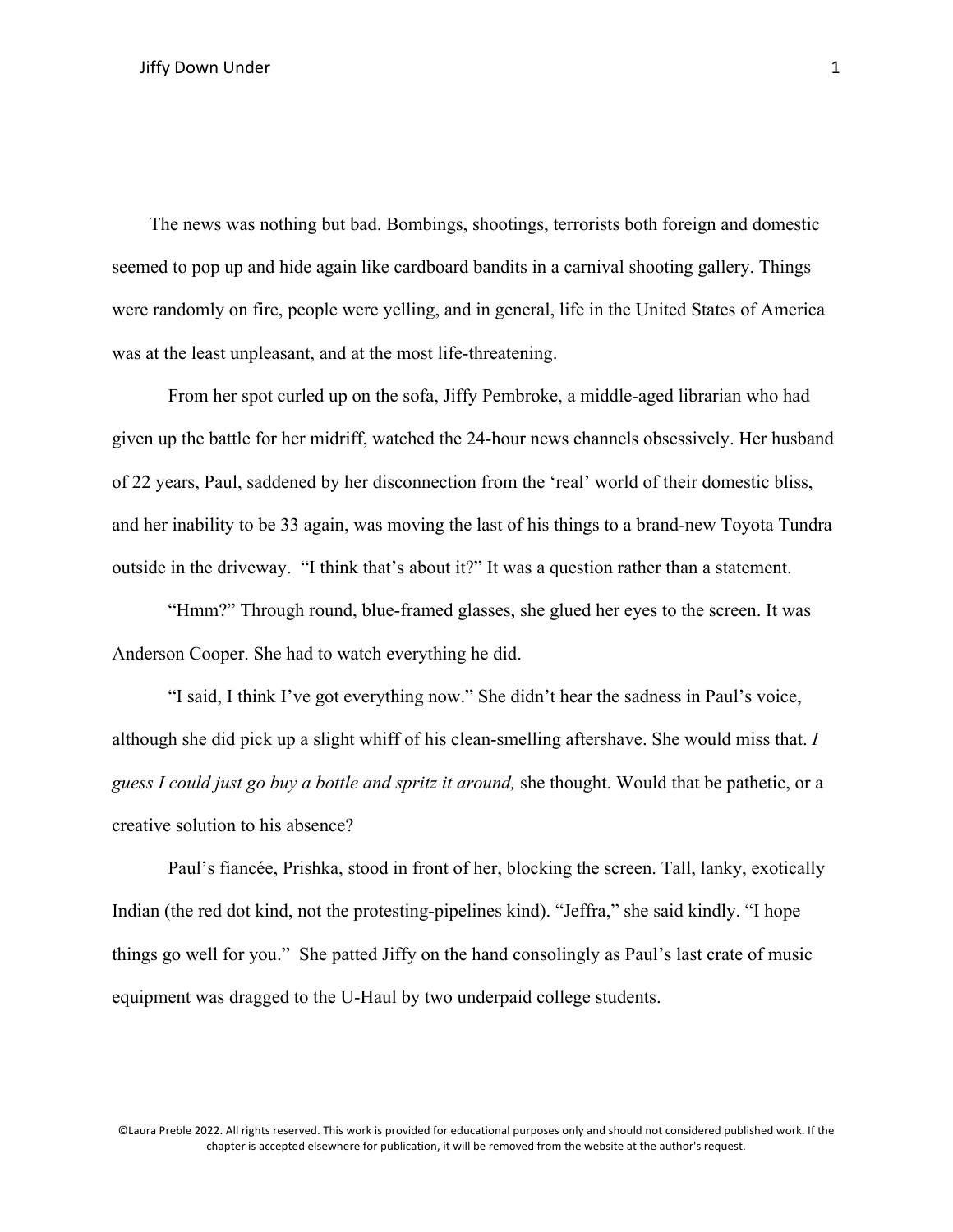"Thank you." She tried to look around the woman's narrow, blue-jeaned hips, but only saw one of Anderson Cooper's ice-blue eyes. "I do appreciate that." Prishka sighed and moved out of her field of vision.

Paul crouched down in front of her, careful not to block her view. He tenderly patted her mouse-colored, cotton-candy hair. "Jif, we're going now." Was he crying?

"Mmm." She stared straight ahead, absently swatting his hand away. "I hope things go well for you."

"Look at me."

"Why?"

"Just...do it. Please. One last time." His voice cracked.

*Oh, for Pete's sake*, she thought. *Fine.* She swiveled her eyes from the television to her soon-to-be-ex-husband's face. "Jesus, Paul, you have a mustache."

"I've had this mustache since September."

"Really?" His eyes were bleary. The mustache looked like an unenthusiastic, sandy-grey caterpillar.

"Jif. I hope you get some help." He covered her hand with his own. The warmth registered, but she felt nothing. "You know, it's not how I wanted things to go."

"That's what you said." A choking wave of emotion threatened to overspill the strained levies of numbness.

This Saturday, a cool California morning dotted with hummingbirds and low clouds, Jiffy was considering suicide, mostly as a concept rather than a choice. To her ginger cat, Mr. Cranks, she said "I wouldn't do it, you know. I just think it's interesting." Her research consisted of browsing websites devoted to methodology, and news stories about current and past events of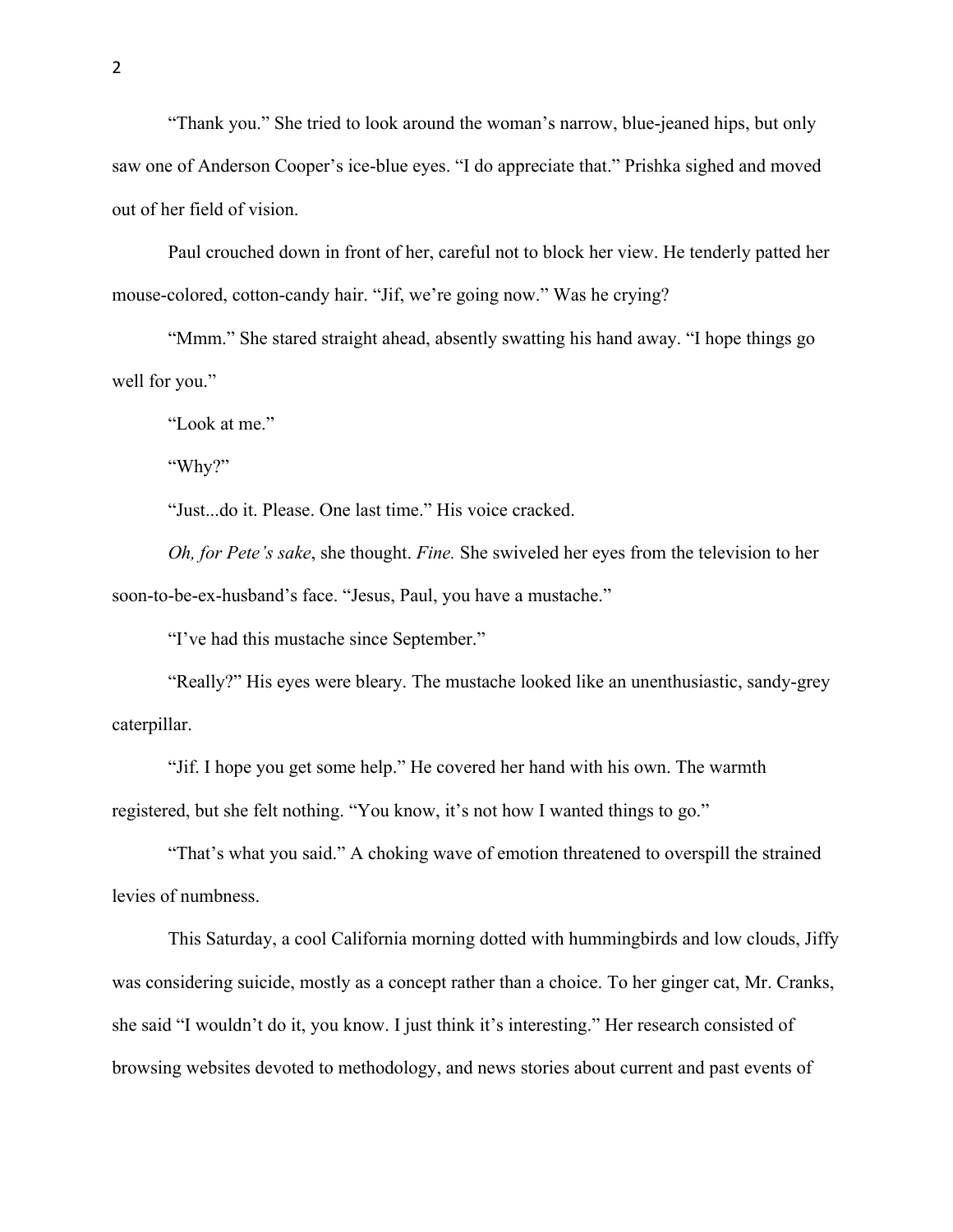suicide. The zookeeper from Singapore who let himself into the white tiger enclosure and provoked the animal with a broom seemed cruel (why involve an innocent animal?) and the man who racked up huge debt, tied a rope between his neck and a tree, and sped off in a brand-new convertible (top down) was creative and not a little disconcerting.

Her cell phone chirped, the ring tone a theme song from her favorite BBC detective show. It was Ellis, her gay boyfriend. "Is he gone?"

"Yes." She picked a chewy caramel from a box of chocolates and popped it into her mouth. "They just left with the last of his stuff."

"Was it awful?"

"Not so much." She chewed, picking the pieces of sticky sweetness from the edges of her teeth. "She was horrible. He was annoying. Nothing new."

Ellis sighed like a deflating election balloon. "We have to celebrate. Where should we go?"

"Mmmm." The muted television scene of a huge sinkhole in the middle of the city had captured her attention. "Did you see the Sinkhole?"

"Huh?"

"Can you come over, Ellis?" She grabbed the TV remote, prepared to turn up the volume as soon as she hung up the phone.

"I guess. I'm not working today."

"Okay. See you when you get here." She clicked the phone off and turned up the TV simultaneously.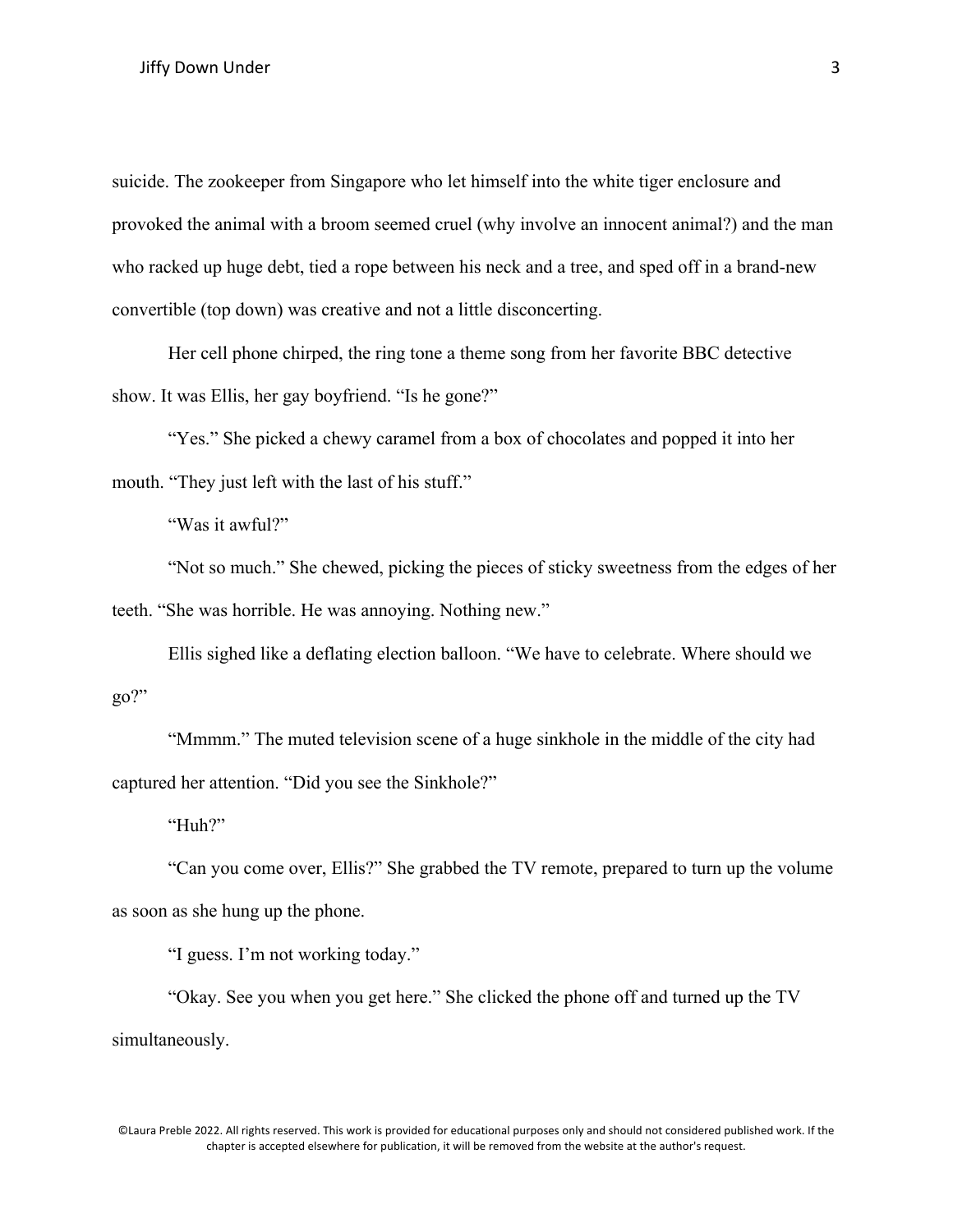An exotic woman in red (probably Indian, like Prishka) stood at the edge of the sinkhole, a microphone bobbing just below her perfect, heart-shaped face. "The sinkhole apparently appeared twenty minutes ago, in a busy intersection at Grand and 4th Avenue. City crews are en route to identify the source of the sinkhole, and to create a plan to repair the damage. Here with me now is Frank Bestie, a postal worker who was delivering mail when the phenomenon occurred."

"Bestie?" Jiffy snorted. "What kind of a name is Bestie?"

The balding postal worker, socks held up with those elastic bands, looked like a frightened deer. "I was just dropping off mail at this bank here, and I heard a really loud booming sound, and then singing."

The woman with the microphone registered the singing comment a beat late. "Right, and then you—wait, singing? Did you say you heard singing?"

He nodded vigorously. "Yes, ma'am. Singing. Coming from that hole."

The puzzled newscaster wasn't sure quite where to go with that line of questioning, so she changed the subject. "Did you happen to notice if any cars or pedestrians fell into the hole?"

"I don't think so. But I wasn't looking right at it when it opened up. I heard the noise, then the singing, then I looked, and all I saw was this big, black cavern."

"Was the so-called singing possibly coming from somewhere nearby, and you just thought it was coming from the sinkhole?"

"No, no. It was definitely coming from right in the middle of that portal."

"Portal?" Reporter lady looked pretty worried now. Jiffy chuckled at her uneasiness and picked another chocolate out of the box.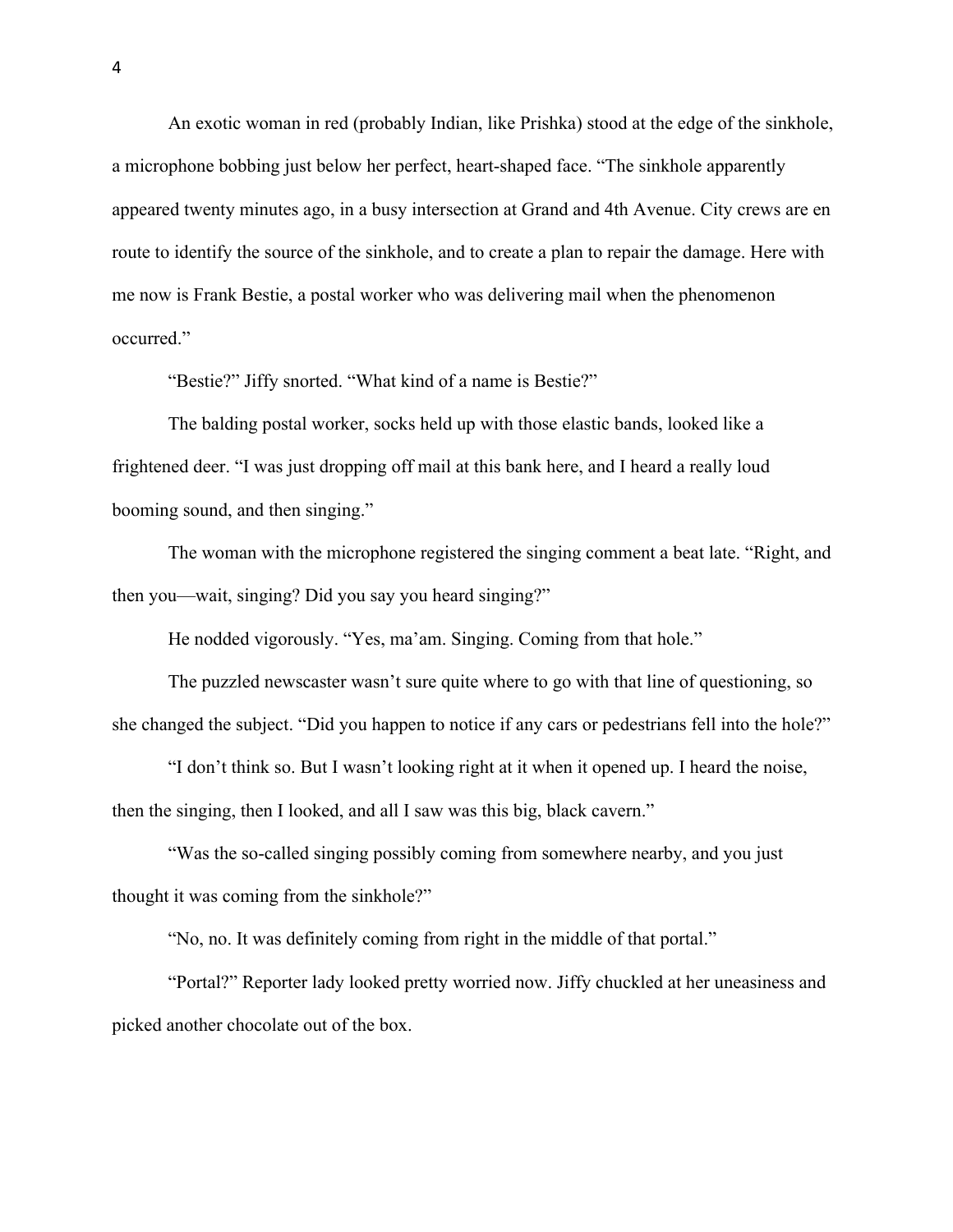"I know it's not conventional thinking, but I believe this sinkhole is a portal. There is a lot of research to back me up on this, actually. Last year alone, there were several sinkholes that were confirmed portals. To hell."

The news lady's eyes grew wide, and Jiffy nearly choked on her chocolate buttercream. "Portal to hell!" She laughed, then quick keyed Ellis on her cell phone. "Ellis!"

"I'm on my way, Jesus." Judging from the bumpy noises, he was already driving. "What is it? You want me to pick up rum on the way?"

"That would be great, but no, I was calling because there is a guy on TV who says there is a sinkhole that is a portal to hell."

"I thought that was your bathroom."

"Fuck you. I can't help it if I have IBS." She grabbed a truffle. "I'm sensitive."

"Yeah, 'kay. Should I get rum, or no?"

She mumbled affirmatively, then clicked the phone off so she could watch the squirming reporter and the postal worker-slash hell-portal expert do their dance of awkwardness.

Fifteen minutes later, Ellis burst through the door in purple sweats and an untucked blue oxford shirt, dark sunglasses eclipsing the top half of his narrow face.

Jiffy glanced up as he wordlessly entered the kitchen. "Did you buzz your hair?"

"Summer cut," he sang out as he filled a Tupperware with ice and set the glasses and rum bottle on a tray with a can of Coke. He whirled into the living room, set the tray down, fixed the drinks, and handed a tumbler to Jiffy, who took it gratefully. She hadn't moved from her vantage point on the sofa, still enthralled with the news crews at the sinkhole. He plopped down beside her.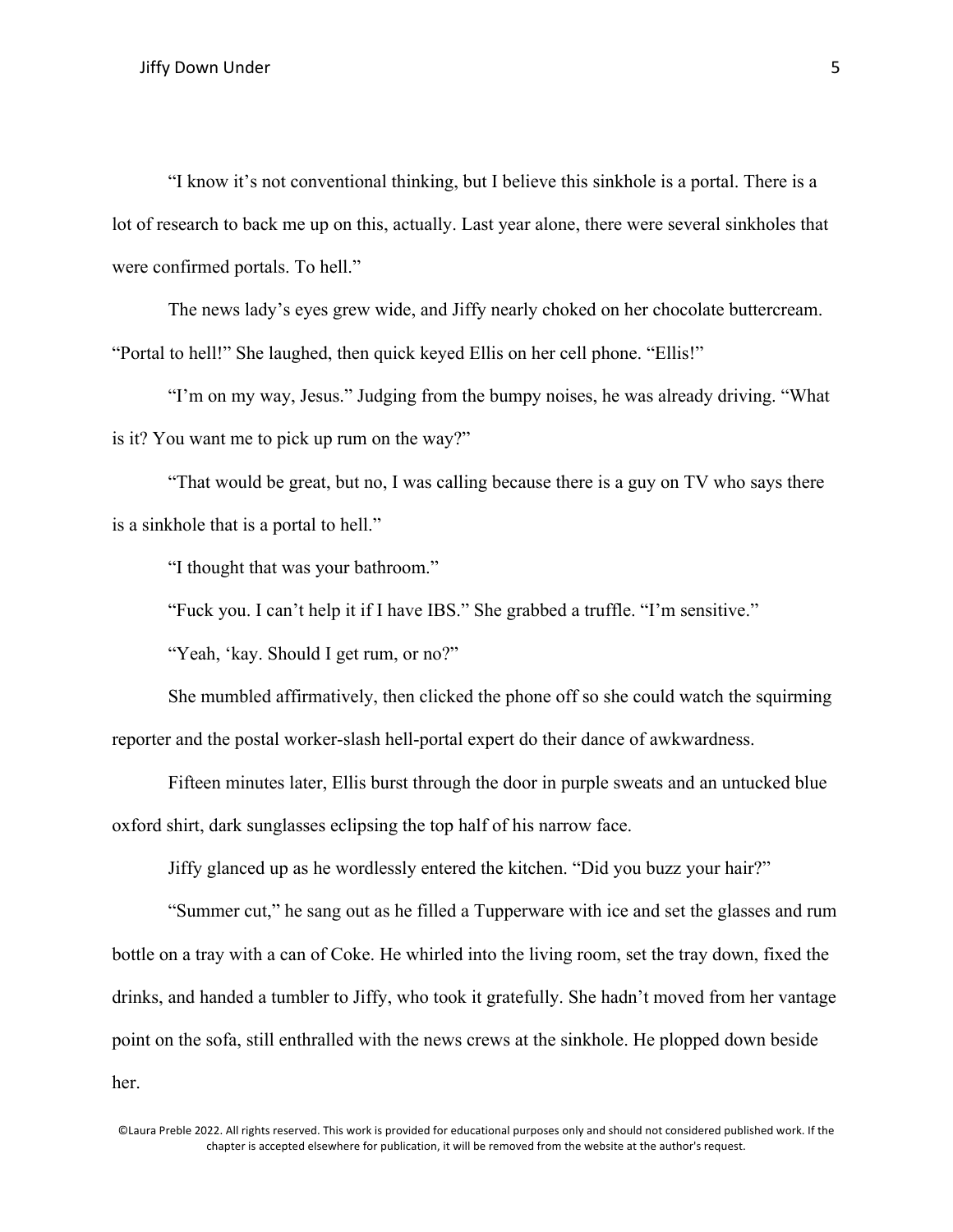Jiffy studied his close-cropped brown hair and ran a hand over the fuzz. "Nice. Makes you look like Macaulay Culkin. Older Macaulay, obviously."

"No need to be catty." Ellis removed his sunglasses, tucked them in the shirt pocket, and raised his glass. "A toast. To freedom."

Jiffy raised her thin eyebrows and smirked as they clinked glasses. "Sure. Freedom. Whoopee."

He downed half his glass. "So, what's the scoop?"

She set her untouched glass of rum on the table and unmuted the TV. "Postal guy thinks the sinkhole is a portal to hell."

"Ooh." Ellis scanned the box of chocolates on the coffee table. "Are there any brown sugar ones?"

"Seriously? Those were the first to go."

He sucked his teeth, smacking them loudly as he zeroed in on a nut cluster. "You never think of the needs of others."

"I just went through major trauma. You could be a little more understanding."

"I understand that you ate all the brown sugar buttercreams, so…"

Jiffy ignored the comment and gestured to the screen. "Look at this, though. When did

people become so delusional? Portal to hell?"

"I thought that was the Macy's menswear department."

"I thought it was the all-you-can-eat buffet at the Best China Crab Shack."

It was great to live through personal tragedy with a friend who shared your dark sense of humor, Jiffy thought warmly.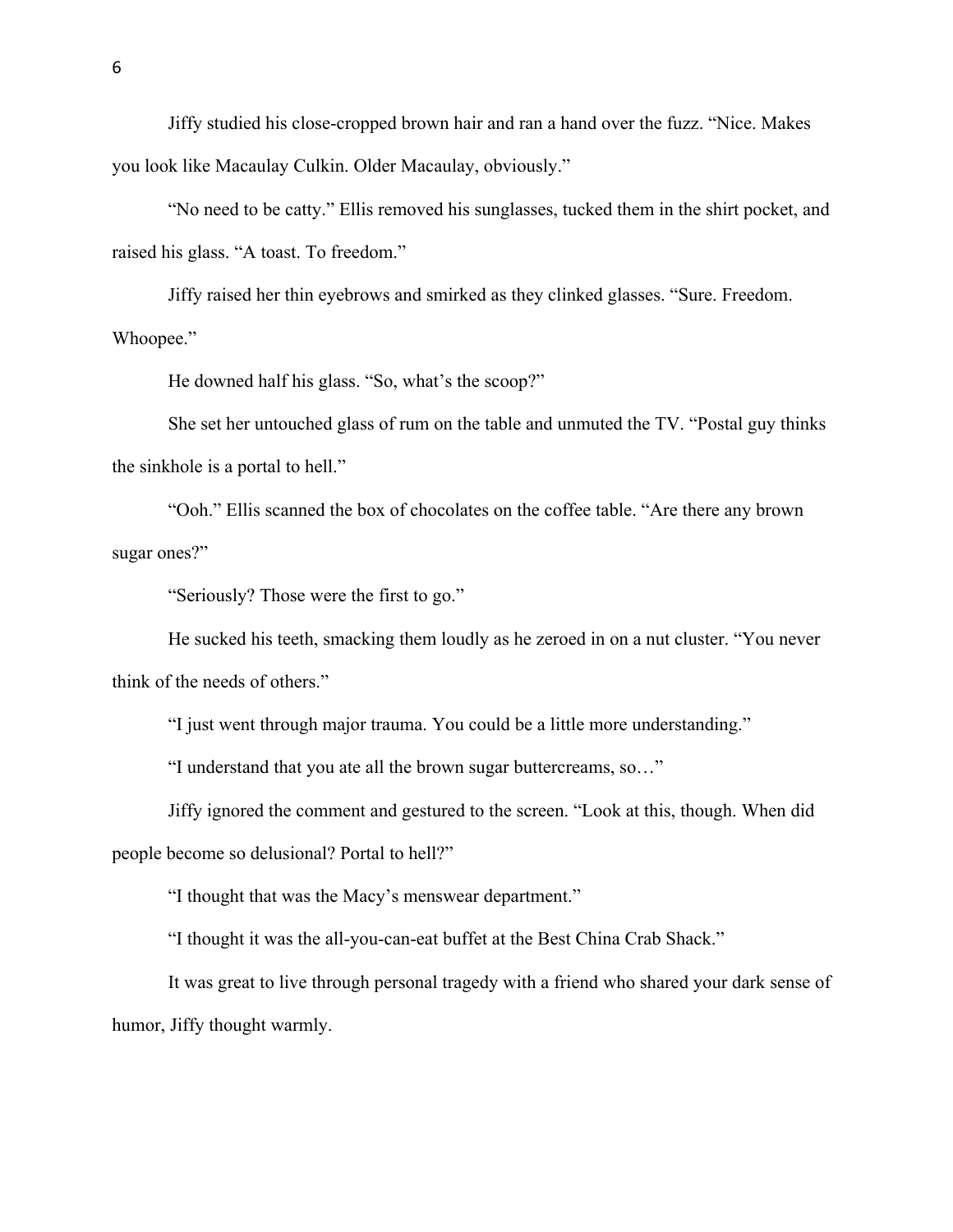Ellis stretched his tall frame across the blue velvet-and-down cushions. "Your couch is a portal. To laziness."

"I like to be comfortable."

"Yeah, but this thing grabs you and doesn't let go. Oh, well. Chin chin." He drained the rum drink in one gulp.

Jiffy pondered the black emptiness of the sinkhole on the television screen, seen from above by way of an intrepid traffic helicopter pilot angling for investigative reporter status. "I wonder how close he'll fly to it," Jiffy said.

"You mean, you wonder if you could see inside, like see how far down it goes?" Ellis leaned forward, resisting the gravity of the couch. "From here, you can't really see the bottom, can you?"

"Well, it *is* dark," Jiffy answered doubtfully. She had thought the same thing, though; the gaping chasm seemed as dark and empty as her love life.

A blast of synthetic trumpets and a thumping drumbeat interrupted her pity party as Breaking News bled across the screen and blotted out the sinkhole. "We have breaking news at this hour," the blond Barbie-doll anchor said anxiously. She touched her earpiece, frowned, and blinked at the teleprompter in front of her.

"Jesus, everything is breaking news now," Ellis griped, jiggling the ice in his glass. "President gets a hangnail. Uber driver gets lost in eternal loop on the cloverleaf."

Jiffy shushed him so she could hear. "It might be important." Ellis snorted as the blond woman read. "The President today announced plans to—" He grabbed the remote and switched the television off.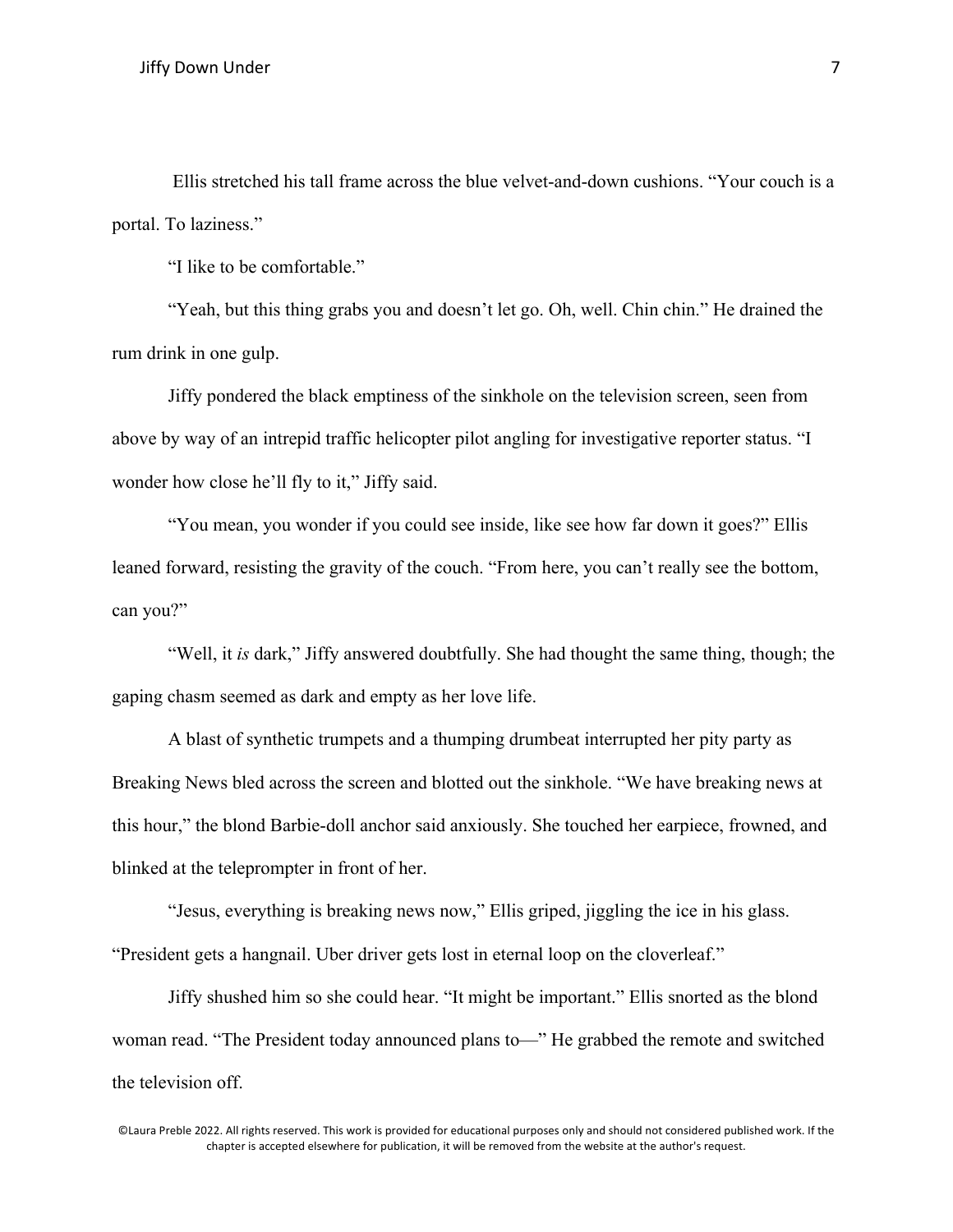"Why did you do that?" Jiffy grabbed for the remote, but he kept it out of her reach.

"Enough of this doom and gloom nonsense. Anything that twit says will just push you further into a downward spiral," Ellis said reasonably. "Now, honey. Let's talk about the real breaking news. The real breaking-up news."

"Fuck." She slumped into the couch, dejected. "I don't want to talk about that."

"Of course, you don't." He poured more rum into his tumbler on the table, splashed Coke into it and swirled it with his finger. "But talk about it we must."

"He came in, he brought HER with him—"

"What's her name? Pushcart? Pashmina?"

"Prishka." She took a sip of rum. "He brought her, they took the rest of his stuff, they tried to talk to me, I ignored them. They left. End of story."

"Oh, no, no, no." Ellis shook his head. "Not the end of story. You are terribly damaged."

She sighed and stared at the black mirror of the television screen, where she saw a middle-aged woman with nothing to live for, and her gay boyfriend. "Maybe." She turned to look at him. "Why don't you move in with me? Then we could hang out all the time."

He rolled his eyes. "We've talked about this, sugar. It just wouldn't suit my...lifestyle."

"I don't care who you bring back here. I'm totally nonjudgmental."

"I know that, Jif. It's just that I'd feel weird about it."

Like an insensitive 2 by 4, the reality of Paul's leaving metaphorically hit Jiffy square in the forehead. She shakily put her drink down again. Hot tears rushed down her cheeks and she swatted them away.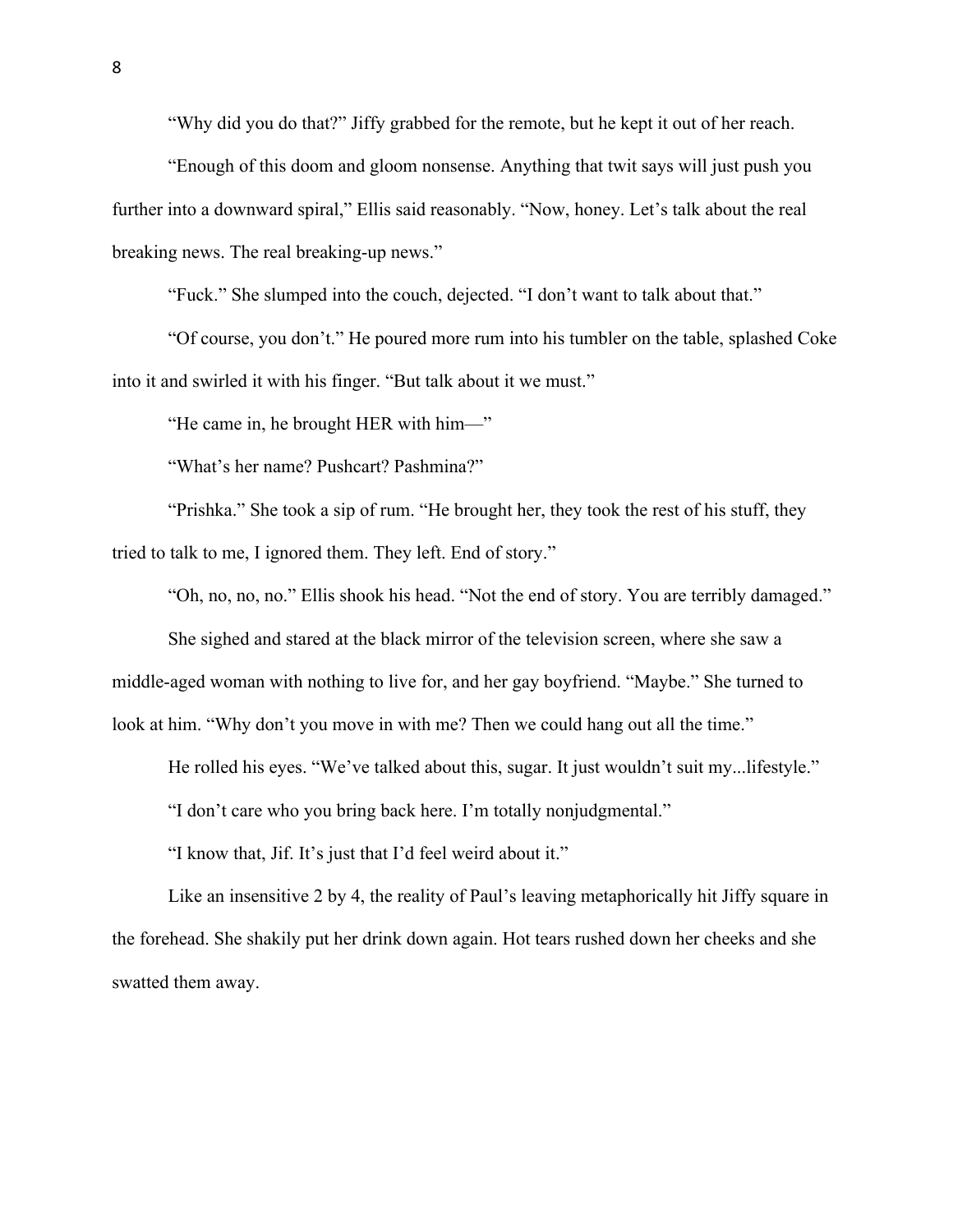"Oh, hon," Ellis said softly. He put his free arm around her without spilling his drink. "I know he wasn't even what you wanted, but you want *something*. It's hard to let go of what you don't want when it leaves you empty."

She choked on snot and tears, nodding. "He…he…we haven't had sex for, like, at least a year."

Ellis nodded knowingly. "You didn't want to, did you?"

"No," she whispered. "But I didn't *not* want to, either."

He squeezed tightly. "Remember that time I was dating the doctor who looked like Neil Patrick Harris?"

"The one we called Doogie? What was his real name?"

"Randall."

She nodded. "You were going to get married."

"Right. But remember, the closer we got, the more scared I got. And you told me that being scared was a sign that I was doing something right. I absolutely have this vivid memory of us sitting by the river on a bench in the cold, and you told me I should fight that fear and just go for it. You were so much yourself at that moment, and I could see you so clearly. You were brave, and strong, and you just knew what was true. And I believed you."

A cluster headache began to march across Jiffy's forehead. "Yeah. I remember that."

"So, I took him up to Antonio's Restaurant so we could have a sweeping view of the city lights at night, and it was perfectly clear. We could see all the constellations and the moon was just a fingernail, and it was absolutely gorgeous. Like a technicolor Doris Day movie."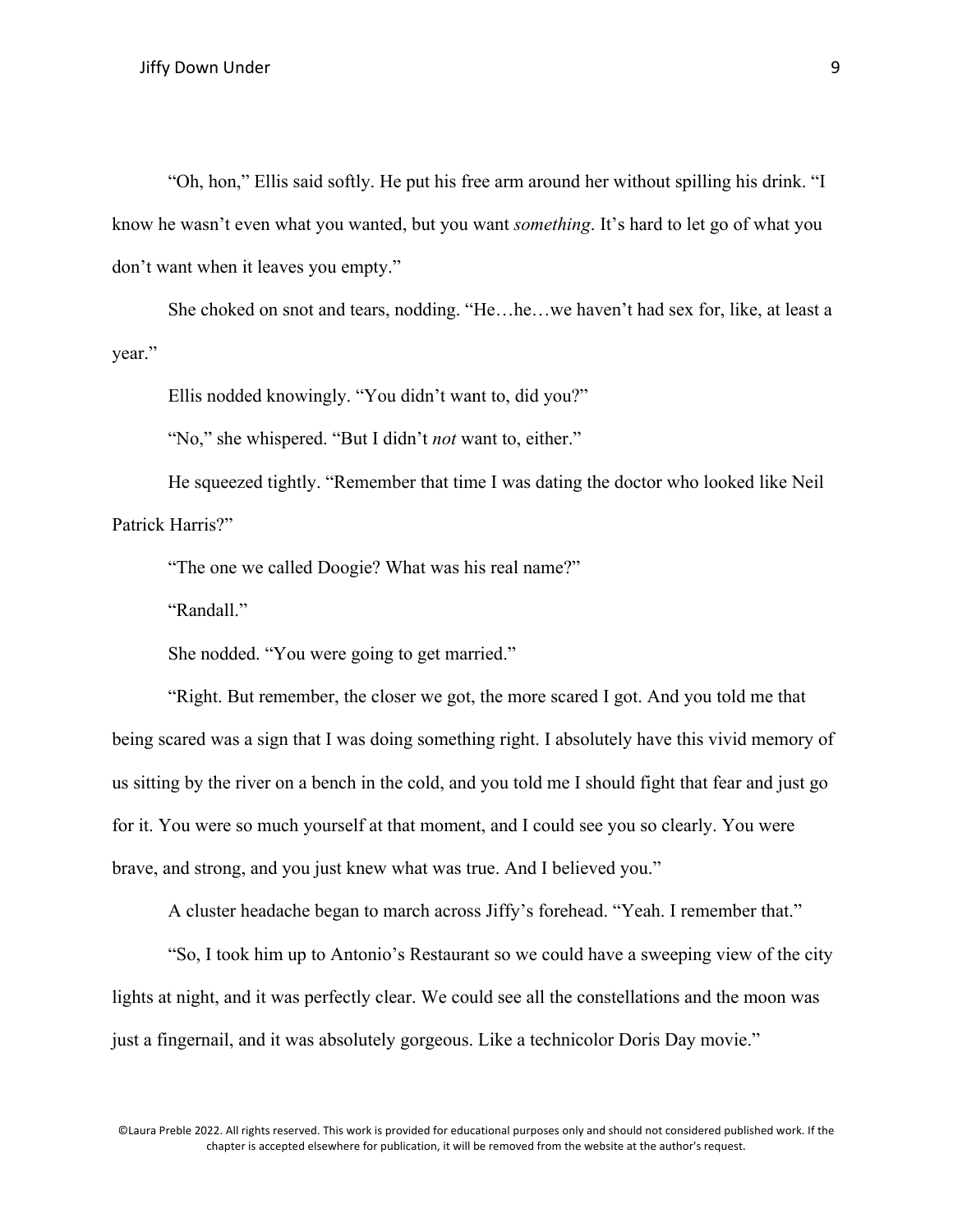The headache had decided to conduct a parade through her cerebellum, and many very incompetent marching bands were participating, with extra tubas and stabby flag twirlers. "Doris Day movie. It was the perfect setting. I've heard this story —"

"Hush. I'm making a point. We were drinking champagne on the outside patio at the top of the restaurant, and I could just feel how right it was. You know, the feeling of being in phase with the universe, of being in exactly the right place at the right time with the right person."

Jiffy leaned forward, hands on knees, as if she might puke. "El, I already know how the story ended. Why are you telling me again?"

He continued as if she hadn't spoken. "We're there, bathed in starlight, drinking champagne, and the ring is in my pocket. All I have to do is get down on one knee, look up into his warm, brown eyes and say the words. And do you know what I did, Jiffy?"

"Yes, I actually do know—"

"I fucking choked. I drained the champagne glass, laughed in a carefree, Noel-Cowardcomedy way, and said to him 'look at Orion's belt!' I mean. I just let the moment go by. I laughed it off."

"And he broke it off the next week. And then he married a hot nurse from the Philippines a month after." Jiffy knew the unfortunate story by heart. "And you couldn't return the ring."

"And I couldn't return the ring!" Ellis' voice rang off the ceiling. "Nothing but regret from top to bottom. So why am I sharing this story right now in your hour of crisis?"

"No idea." She plucked another chocolate and popped it into her mouth.

"Because you are at the same crossroads. You are at a pivotal moment in your life. So was I. I had a choice: I could fold up my tent and turn into a sad gay hermit gently graying as I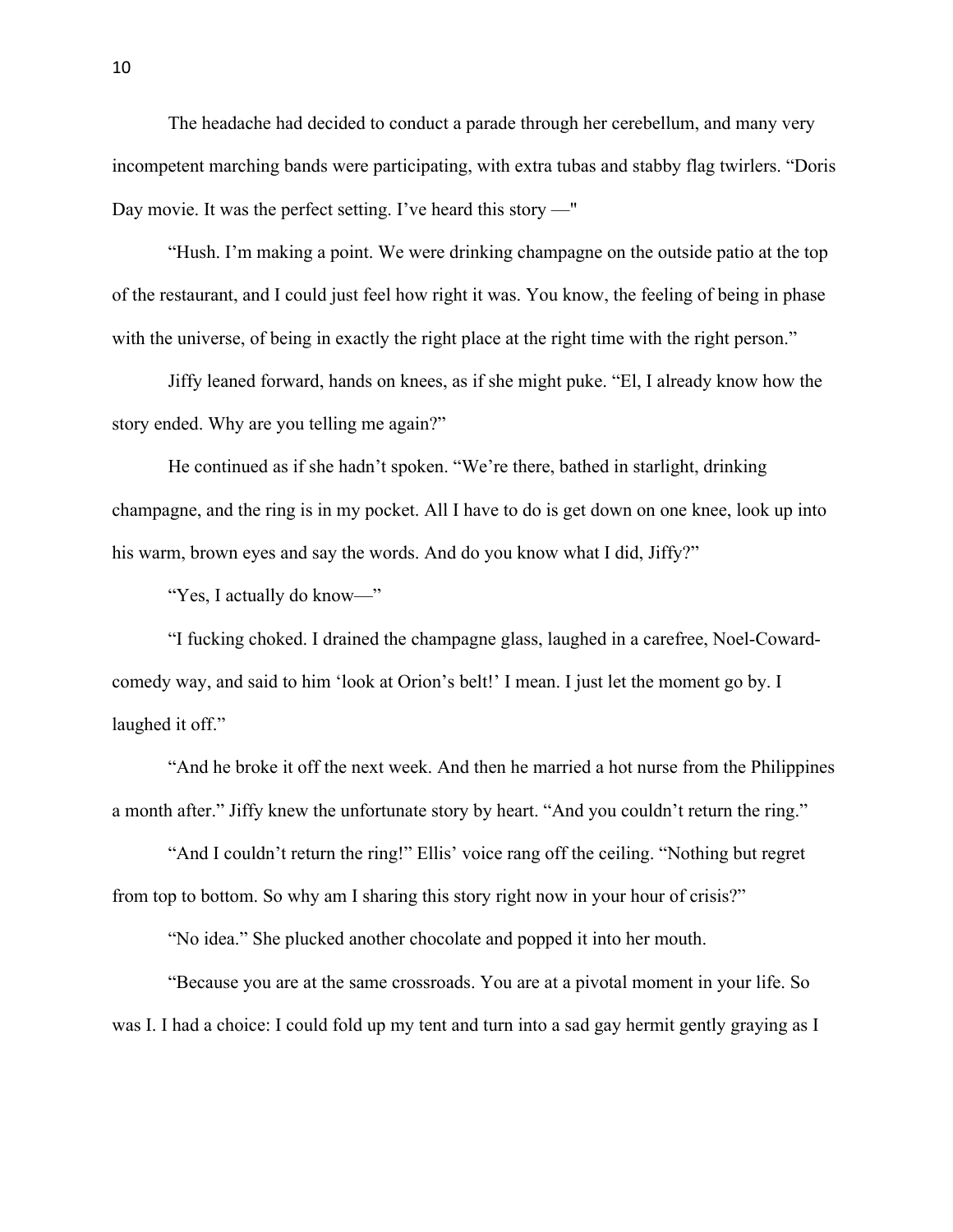watch Drag Race alone, or I could use it as a learning experience and go out into the world and find my real true love. I think you know what I chose."

"You're still single."

"Exactly. I chose to become a hermit. I haven't had sex with anyone whose last name I know for months."

"I don't think that fits the strict definition of a hermit—"

"My life, my rules. The point is, I haven't made a real connection to another man since that happened. I've been terrified. I've been paralyzed. Stuck. Using our friendship as an anesthetic to numb the pain of disappointment."

"Thank you?"

"And you are trying to go down that same road now, Jeffra Pembroke. And I will not allow it. I love you and I am not going to let you turn into the straight white female version of me."

"Out of curiosity, what would that look like?" She frowned, debating on whether or not to snag another candy.

"Paul is gone. He's not coming back. That train has left the station, but you have a choice to make. Are you going to just fold up *your* tent and watch the news all day, eat chocolate, get fatter, feel miserable, get diabetes, lose your feet, and become the saddest middle-aged woman in America? Or will you choose a different path?"

Spent from his speech, Ellis deflated like a Macy's parade balloon after Thanksgiving, sinking into the spongy couch. "Chocolate."

Jiffy chose a vanilla buttercream and shoved it into his mouth.

<sup>©</sup>Laura Preble 2022. All rights reserved. This work is provided for educational purposes only and should not considered published work. If the chapter is accepted elsewhere for publication, it will be removed from the website at the author's request.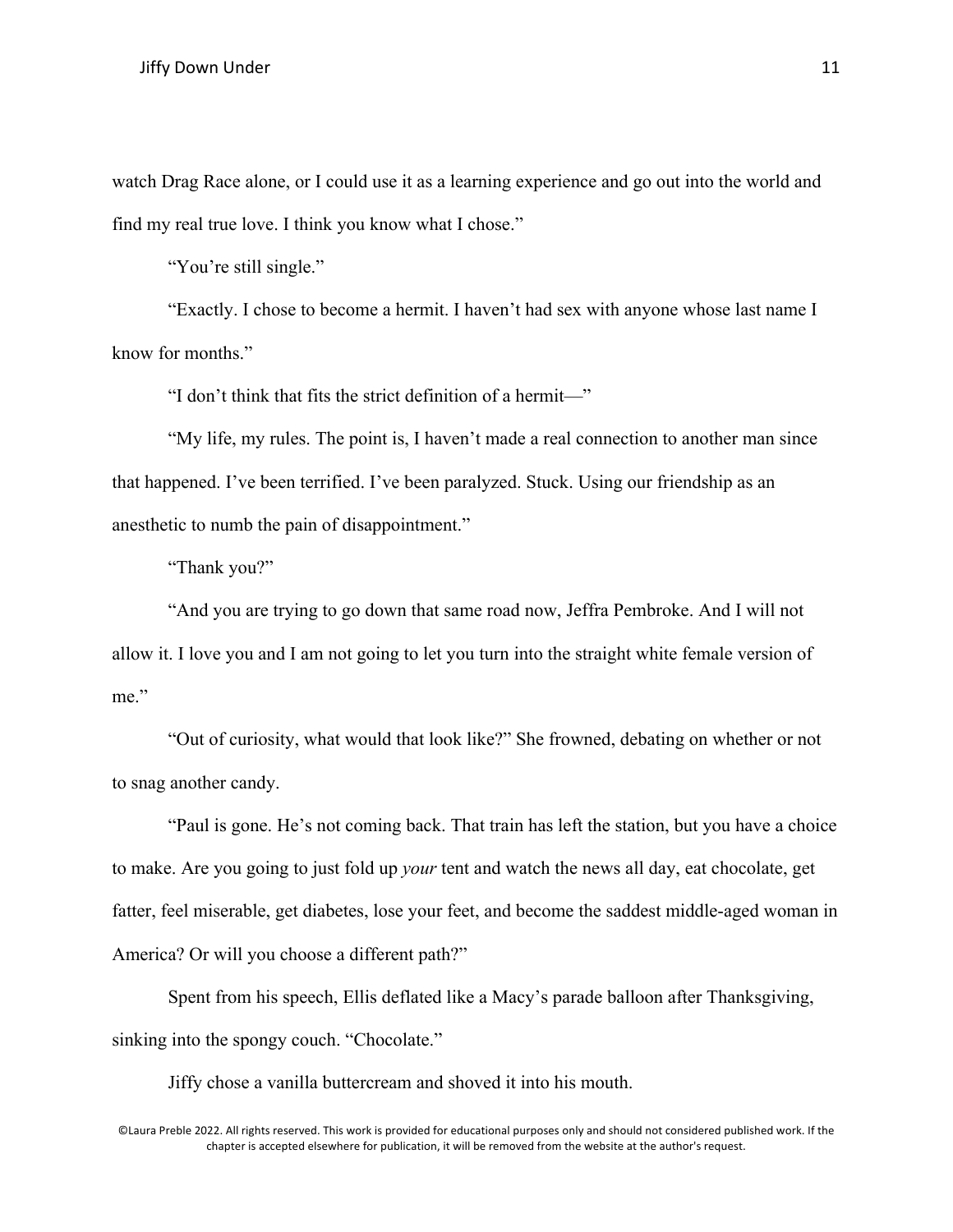"Do you know what happened to him? Doogie?"

Ellis chewed the chocolate, moving his jaw like a cow in exaggerated, circular motions. "I believe I read that he's doing very well, living in Pago Pago or Bora Bora or Walla Walla. Some place with two names that are the same. Point is, what are we going to do with *you*?"

Tears threatened to spill out again, so Jiffy coughed to cover it. "We didn't even talk about him leaving. He told me. Just stood in front of the TV and told me one night before bed, and then he slept on the couch. He just ambushed me with it. What was I supposed to do?"

In truth, Paul had tried to talk to her, many times. The problem was that Jiffy was very good at ignoring things she didn't want to hear, and the end of her marriage was not something she wanted to hear about.

"See, I never thought Paul was a great fit anyway." Ellis stretched his long arms across the back of the sofa. "Nice guy, sure. Hard worker. But you're a unicorn. You're a chimera."

"What is that? I always wondered. And how do you say it?"

"Shim-ear-ah? CHIM-er-a? I don't know. It doesn't matter. No one says it anyway." "You just did."

Ellis sighed, exasperated. "You always find a way to deflect any unpleasant conversation. Point is, Paul wasn't extraordinary enough for someone like you. And that's why it ultimately didn't work out."

"I think it was mostly that I never took off my sweatpants."

"See? There you go again. Deflecting with your razor-sharp humor."

Jiffy stretched and turned it into a chocolate grab, popping one more truffle into her mouth. "Is that really great for a life plan?"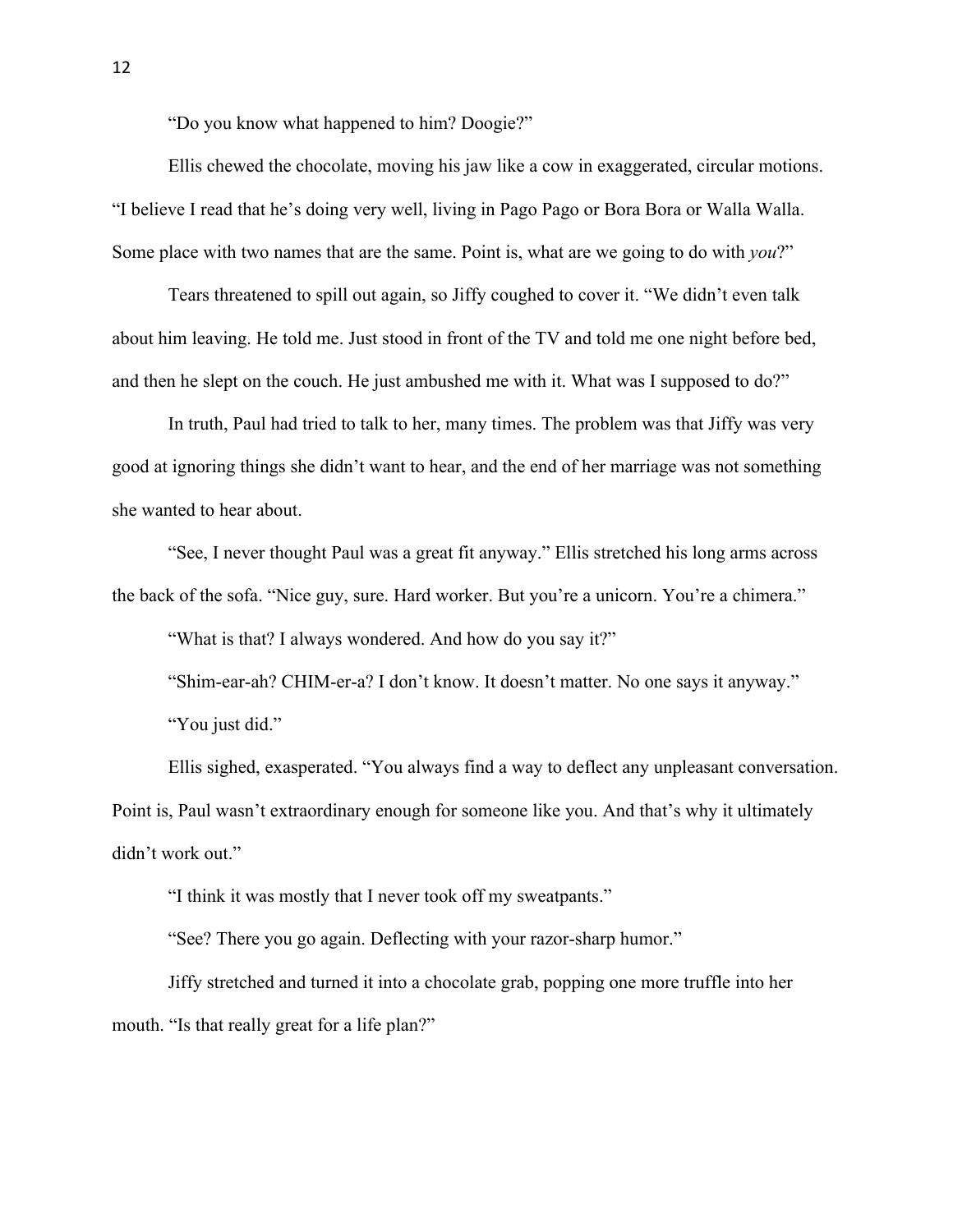"No. It is not. We both need to get out there." Ellis almost got off the couch. "But maybe not today."

Jiffy took advantage of his ennui to grab the remote and turn on the TV again. They were still on about the huge hole downtown, which meant there wasn't much else to talk about, no real news. Nothing to distract.

"I know *you* know I'm right about this. Maybe we need some time to grieve, though." Ellis sighed. "Doogie was just kind of perfect, though. I think of him, probably way too much. The man who got away."

"You would've hated being married to a doctor. I should know. Paul worked weird hours."

"Paul was a plastic surgeon. It's not like he operated on peoples' hearts or anything." Ellis sniffed in disapproval.

"Rhinoplasty can save lives."

He shot her an eye roll. "Please. Don't try and make him out to be a saint now that he's gone. Nose jobs are optional."

"It doesn't matter. He's gone now, and he's not coming back." New tears threatened to spring forth and she willed them back. "I have to be an adult about it. I have to move forward. Right?"

"Right," Ellis said, not sounding too convinced. "But what are you moving *toward?* That's going to be the big question. For both of us, I guess."

Jiffy didn't like to think about that. What was ahead of her? A life of solitary meditation on America media and occasional trips to the vet for Mr. Cranks? Shit. That was depressing. And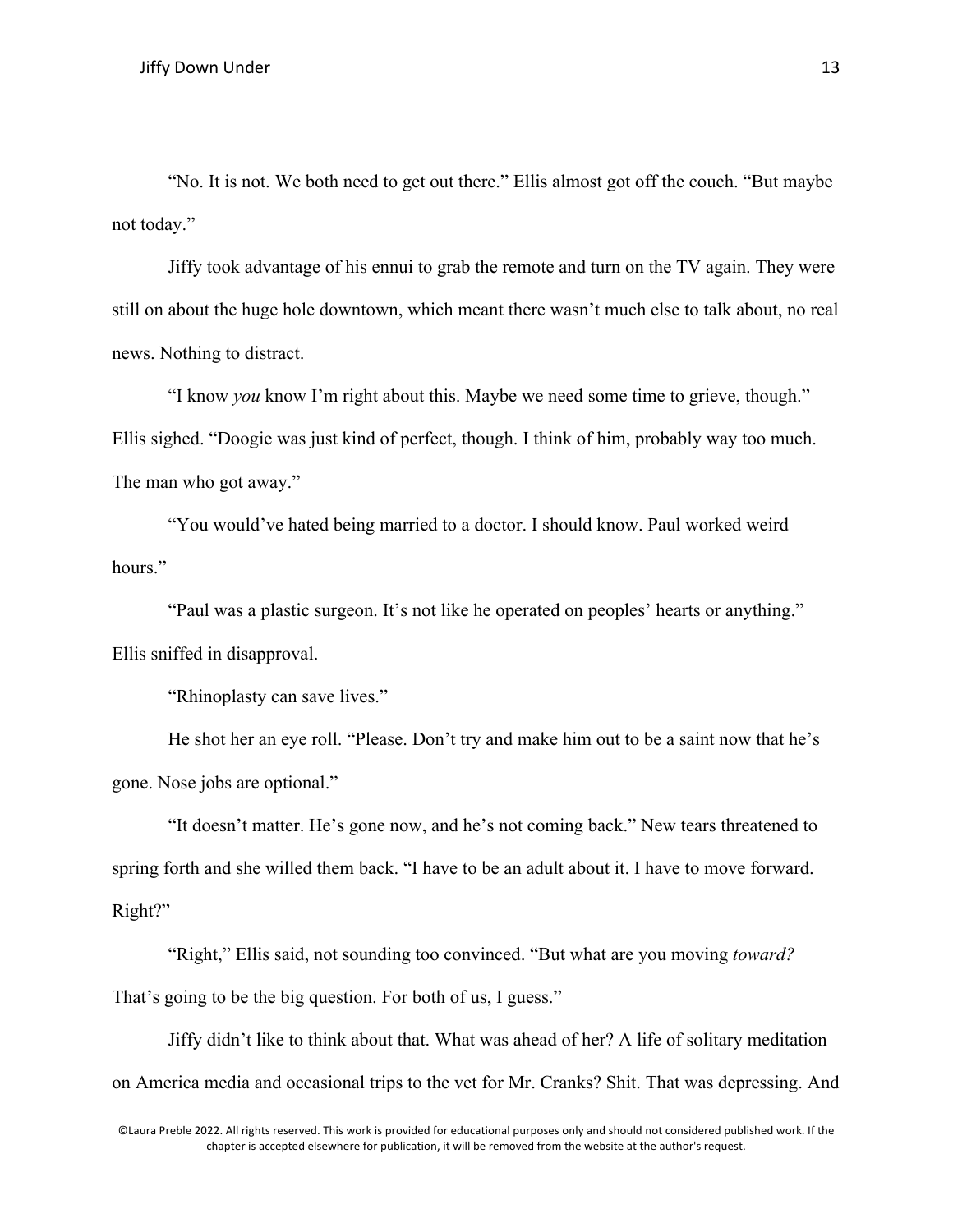work? Going back to the community college library, a gray and tattered popcorn-ceiling rectangle stuck somewhere in 1970, seemed both pointless and sad. Look for another job? Her stomach churned at the mere thought of starting over, looking at job descriptions, realizing she didn't have the dazzle necessary to be a superstar in any field. Superstars got jobs. Fat, middleaged divorced ladies got whatever might be left.

"I can read your face," Ellis noted. "You're going dark, really dark. We need to get out of here. Get a change of scene."

"Do you have a spare 50k so we can vacation on the French Riviera?" Mr. Cranks jumped up in her lap, sending up a small cloud of ginger-cat fur that gravitated toward her clothes as if she were magnetic and the cat was made of iron filings. She rubbed his ears, and he tried to nip her hand.

She shoved the cat off her lap. Fuck husbands, fuck cats, fuck living. All of this was a cruel waiting game for death. A Kafka-esque farce of suffering in all its varied shades and flavors. Dark, depressing, a black parade to the—

Ellis sat up as if electrified. "I know! I have an amazing idea! Let's go see the sinkhole!" "You mean, drive down there?"

"Yes!"

"What about parking?" She was really considering the annoyance of putting on clothes that didn't fit and shoes that pinched. "I don't want to."

"You never want to do anything." Ellis stood up, grabbed her wrist and pulled her up too. "No arguments. We'll see the sinkhole, have some lunch, maybe go shopping. It'll do you good. I think you need a change of scenery."

"Maybe you're right. But I'm not wearing a bra."